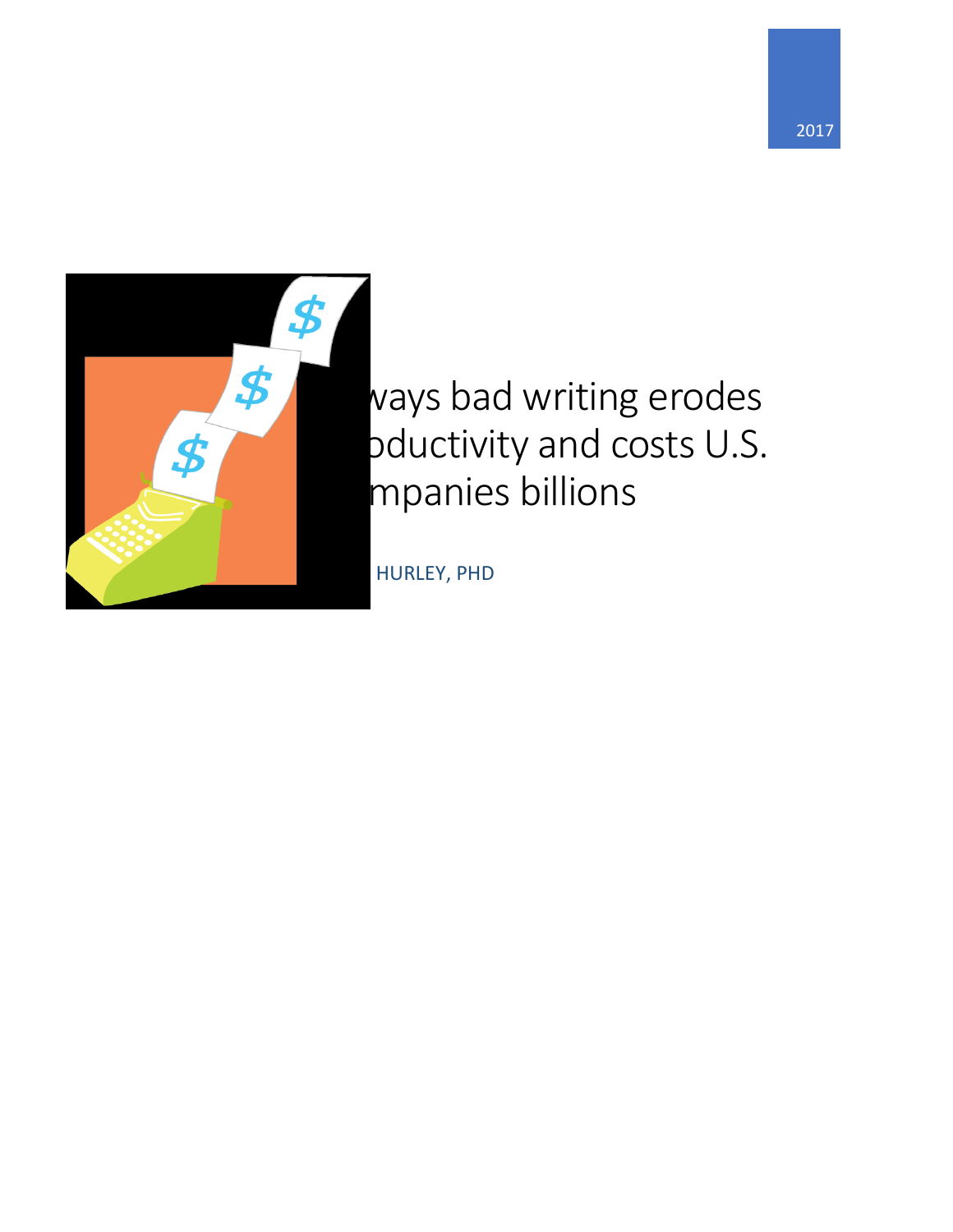Believe it or not, bad writing is costing your organization big time.

A former Senior VP at Forrester Research and best-selling author, Josh Bernoff, studied the cost impacts of bad business writing. He found that poor writing imposes a multibillion dollar "tax" on U.S. businesses:

"America is spending 6 percent of total wages on time wasted attempting to get meaning out of poorly written material. Every company, every manager, every professional pays this tax, which consumes \$396 billion of our national income."

How can *business writing* have such a dramatic impact? Consider the following four ways.

### 1: It takes workers more time to read through and understand bad writing.

Specifically, Bernoff's research found that 81% of people who do a lot of reading for their work ([25.5](https://hbr.org/2016/09/bad-writing-is-destroying-your-companys-productivity)  [hours per week on average\)](https://hbr.org/2016/09/bad-writing-is-destroying-your-companys-productivity) agree that poorly written material wastes a lot of their time.

The writing may be "too long, poorly organized, unclear, filled with jargon, and imprecise," he says. That forces readers to slow down to work through what the author is really trying to say. In other words, bad writing takes valuable time to decode.

But just imagine if your organization could reclaim even just 2% of that lost time. For an enterprise with 1,000 employees, your workers would suddenly have over 500 hours free each week to devote to more important activities.

### 2: Bad writing can trigger Parkinson's Law.

Imprecise and generic writing (e.g., "Complete the project on time and under budget") can undercut results. By contrast, clear and detailed language ("Complete the project in six months with a \$100,000 budget") can facilitate accomplishments.

Research from MIT found that specific [deadlines caused students to work faster.](https://faculty.haas.berkeley.edu/brchen/2001-104.pdf) The same principle



applies to the business world as well. *Scientific American*  reported on a study conducted by Kiva, which crowd-funds interest-free small business loans: application [completion rates](https://richardgouldewriting-my.sharepoint.com/personal/richard_richardgoulde_com/Documents/Clients%20RGW-ODB/Hurley%20Write/24%20percent%20more%20people%20completed%20the%20application)  [shot up by 24%](https://richardgouldewriting-my.sharepoint.com/personal/richard_richardgoulde_com/Documents/Clients%20RGW-ODB/Hurley%20Write/24%20percent%20more%20people%20completed%20the%20application) when Kiva imposed a firm deadline.

Open-ended deadlines can cause people to work slower and may thus trigger Parkinson's law, which states that "work expands so as to fill the time available for its completion."